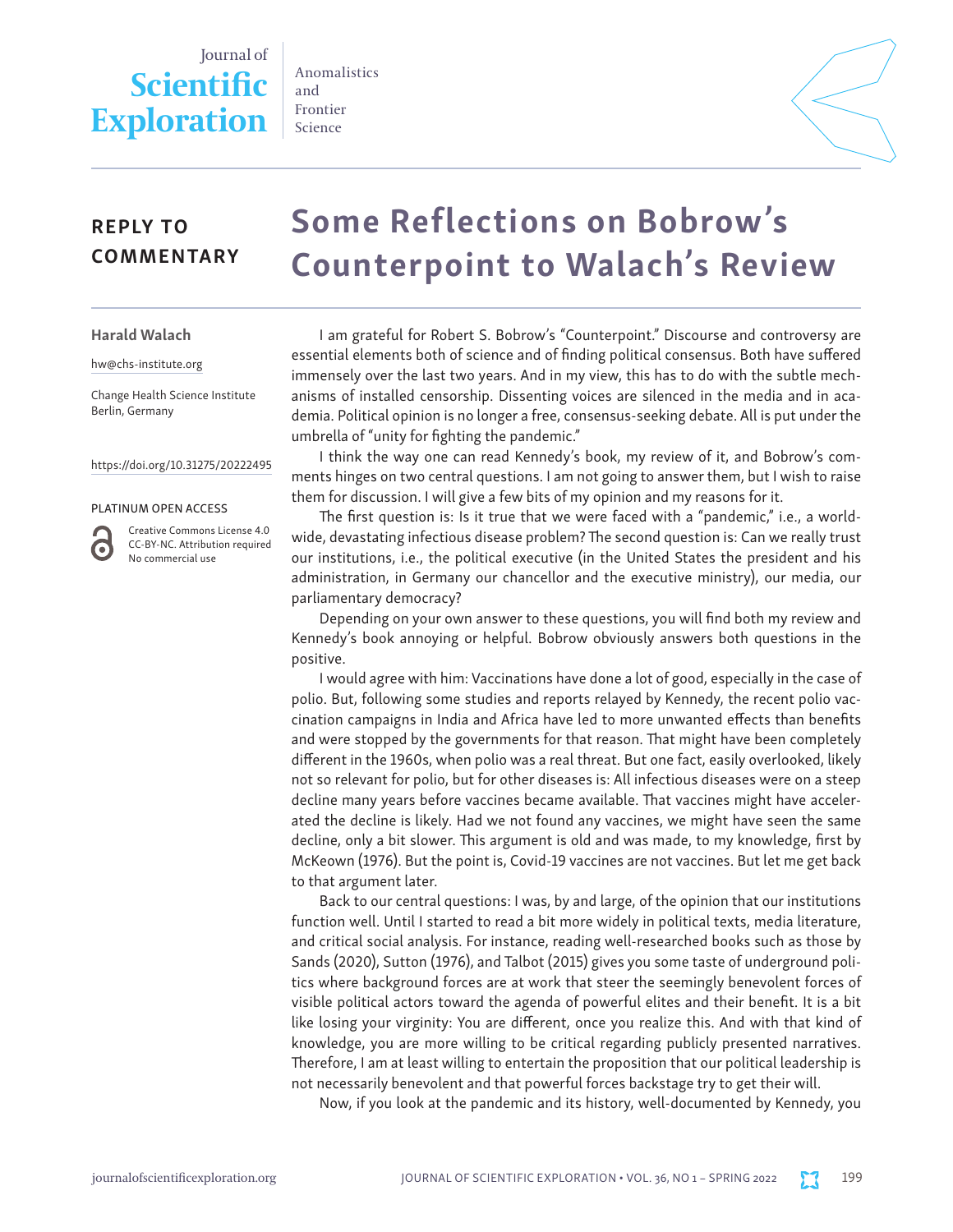see how a couple of mechanisms jump into place. My stance, initially, was open and curious. It was when I saw the divergence between publicly communicated figures and the facts that I saw in the scientific literature that I became first critical, then skeptical, and then outright convinced that something was utterly wrong. This started me on a journey of my own, an interview study, which I am since conducting. And the more I talk to experts of various kinds, the more my skeptical stance grows.

For instance, once you realize that the COVID-19 Infection Fatality Rates (IFR) are comparable to, in some countries lower than, influenza (Ioannidis, 2021), would you then still call the whole thing a pandemic? Once you realize that the pandemic definition was changed by the WHO in 2018, I believe, to get rid of the hitherto essential criterion that a pandemic had to have a high IFR, would you still think it is pandemic? Had we not had the various dashboards counting cases and fatalities, would we still have seen an emergency (Everts, 2020)? Had we not made a test that was never developed for overall screening and which is moreover quite non-specific—the CDC admitted on its website mid-2021 that it could not distinguish between flu and SARS-CoV2—the arbiter of diagnosis, would we have seen the same pandemic? For instance, only below roughly 22 cycles of amplification does the PCR test find viral material that might be indicative of infectivity (Jefferson et al., 2020). In Germany and probably elsewhere the standard cycle thresholds are about 37 to 45. Is this a solid diagnostic? I submit: We are dealing with a novel pathogen, but likely not with one that would have qualified for all the measures incurred. Had we not called for a worldwide pandemic and had we not tested, we would have seen some unusually severe "flu-like" peaks. Very likely a lot of later problems were actually induced by all kinds of measures, but we will never know, because no one cared to know.

I am not convinced that Kennedy is correct on all points. But I am convinced that he has a very important point to make and that people should listen. Having been the subject of various "fact checkers" myself, I can only say: The true name for this fact checking is counter-propaganda. My own study, which I know was well-conducted, was retracted for political reasons (Walach et al., 2021a, 2021b). It was "fact checked" for German TV by a person whose credentials were those of a horse-sports reporter. More questions? Another study, which was admittedly controversial and provocative in its wording, was also illicitly retracted, and then republished after a renewed and complex review process (Walach et al., 2021c, 2021d). We are in the process of publishing a letter pointing out that our analysis still stands (Walach et al, 2022 in press).

This is where the "vaccines" come in. They are not vaccines, but genetic preventive interventions, and as such

it is not even possible, let alone intellectually correct, to compare them with other vaccines. These interventions are associated with a number of deaths in the Vaccine Adverse Reaction (VAERs) database that is about by a factor 100 times higher than that of all other vaccines together (Seneff et al., 2022). It is precisely the taboo to discuss this that made me extremely skeptical of the whole mainstream narrative. They do not prevent transmission (Franco-Paredes, 2022). They have been around for a long time. One of my interview partners, who worked with the technology for 15 years said to me that they have abandoned the technology, because it is not controllable, how much of an end-product is produced, and the kationic lipid nanoparticles which are used for packaging the mRNA are toxic in themselves and do not have a regulatory approval because of that. Nowhere in the world. It is only possible through emergency approval that they could be marketed. And should such a technology be both safe and applicable without discussion and without criticism allowed? We are not talking about vaccines. We are talking about a completely novel pharmaceutical technology never used in humans before that has been admitted to market through emergency approval. This emergency approval was legally only possible because a point was made that there is no treatment available. As McCullough has made amply clear, this statement is false (McCullough et al., 2021).

So: What would you say, when you sit in front of that heap of information? There is a pandemic, which is hyped. There is a doctored situation, where "no treatment" is stipulated, which is clearly wrong. There is a novel technique magically jumping out of the hat, the mRNA-vaccine technology, that has been abandoned by many because of its unclear and potentially dangerous nature. This novel technique is suddenly without alternatives. And any criticism is banned. Well, I tell you what I did: I started to think and to read and to be very skeptical. And in such a situation Kennedy's book is an eye-opener. It might not be correct in every respect. It might contain a lot of overstatement. It might even contain some false accusations (although I think a man in his position will be careful not to open himself up to libel suits by making careless statements). But by and large, it is a useful source of information.

It does rob you of your virginity, and likely in a less lustful way than the original act, but perhaps it is necessary. Unless, of course, you want to keep your trust in the system and your belief in the innocence and correctness of the mainstream narrative. I have shed both.

### **REFERENCES**

Everts, J. (2020). The dashboard pandemic. *Dialogues in Human Geography, 10*(2), 260–264. https://journals.